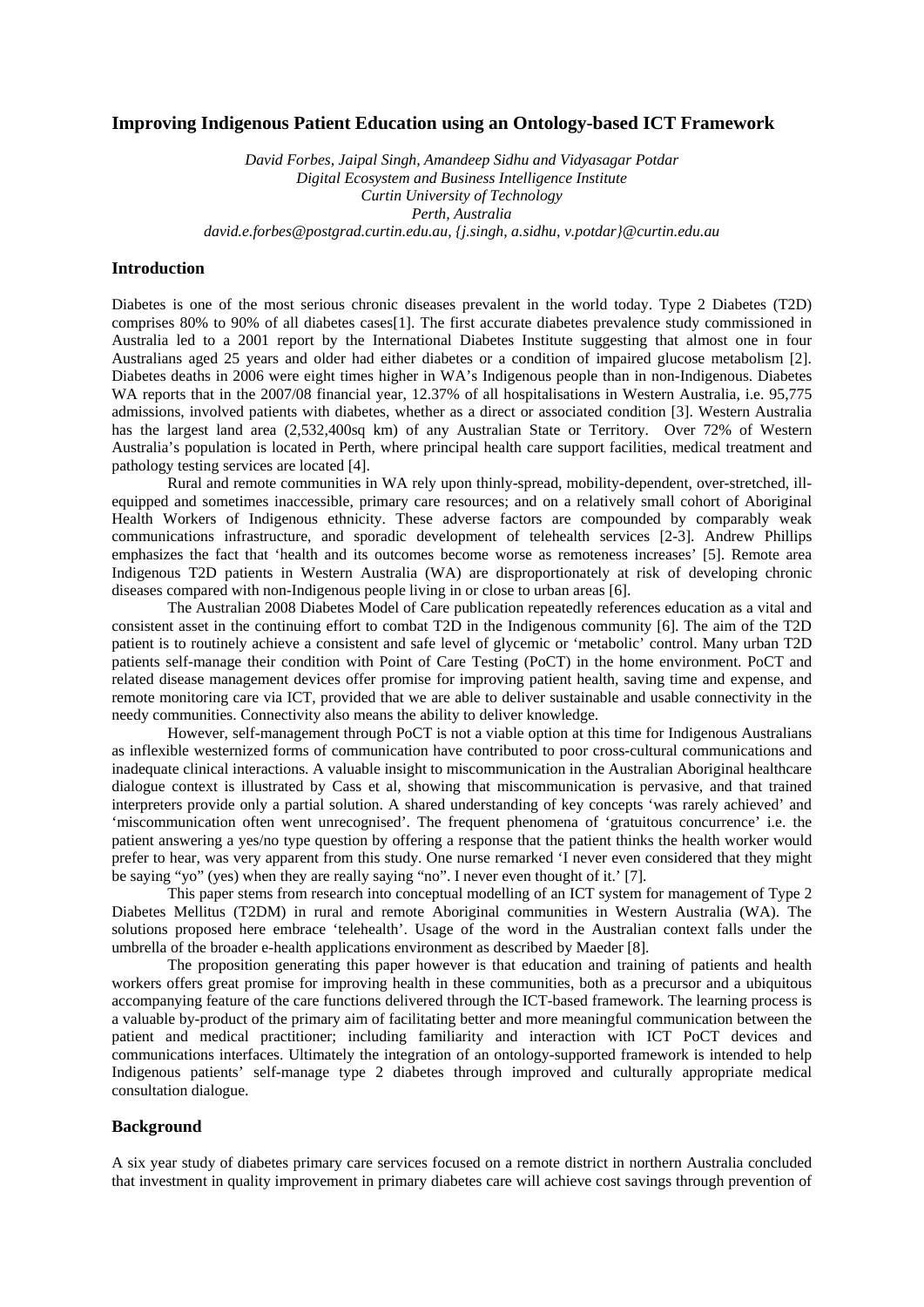hospitalisations[9]. Remote living conditions in extremes of climate common to parts of WA are not always conducive to best results from clinic or home use devices. Becker cautions that accuracy and reliability of testing devices can be affected by environmental conditions [10]. Understanding and operating test instruments properly is a challenge, emphasizing the need for simplicity and proper training.

 Australia's National Health and Hospitals Reform (NHHR) commission produced five priorities for improving access and equity to healthcare. This list opens with the statement: Our first priority acknowledges the unacceptable health outcomes of Aboriginal and Torres Strait Islander people. The third priority in the report is directed at 'addressing the problems for people living in remote and rural areas'. The report later states 'our third lever to support an agile, self improving system is the smart use of data, information and communications' [11].

 An Australian mixed-method study suggested that telehealth (remote healthcare) remains underused and poorly integrated; and that it places constraints on activities of participants and few actually used it. The study reported a sceptical view of the routine use of telehealth and proposed that success of pilot projects may not indicate long term viability as investment funding and enthusiasm wane with actual implementation[12]. The investment justification process for telehealth projects reflects the complexity of making changes in health care generally and other sources propose caution. While acknowledging telehealth growth in Australia, Michelle Brear found there was limited evidence of clinical benefits resulting from the use of 'telemedicine applications' [13]. The scope of the Brear paper however is a broad surface sweep of a dense and complex subject, as opposed to a specific critique of T2DM telehealth intervention possibilities.

WA telehealth service progress has been limited in part due to extraordinary infrastructure logistics and demographics. The WA Department of Health began a telehealth project in 1999. The project has since expired. A detailed insider perspective of the project is found in the doctoral thesis of Angelita Martini. This study confirmed a consensus among participants about the opportunities for improvements through telecommunications, but the conclusion of her thesis pointed to the 'disjunction between local needs, expectations and interests, and government agendas and policies'. This was accompanied by a call to remodel community health services and change management strategies in support of that objective [14].

In Canada, a vast country with remote extremes where considerable effort has been invested in telehealth development and where a number of Aboriginal e-health initiatives are active, Aboriginal community representatives are seeking greater consultation and e-health systems that are tailored to specific and varied need. Maar et al. state that the emphasis on clinical and academic experts is problematic because 'experts' have 'shallow histories in Aboriginal Communities'. The authors argue that 'research is required on the interplay between Aboriginal cultures and e-health including how the practice of e-health should be adapted to support Aboriginal people's aspirations in health care and self determination in general' [15].

Doctor-patient dialogue inadequacies are receiving much attention from researchers developing ontologies to support health care systems. Barrett has proposed a point-of-service addition to an existing ontology of medical terms for doctor-patient communications, contained as a module in an Arab-English bidirectional machine translation lexicon. This extends beyond those commonly found descriptive symptom and treatment words in the dialogue, making connections using related verb groups such as drink, hurt, inhale [16]. Bailin and Lehmann, emphasizing the issue of bi-directional miscommunication, propose a clinical tool in which an agent-based system could infer the most recent ontologies for clinician and patient [17].

There are many barriers to the successful introduction and long term implementation of ICT-based remote healthcare systems in Western Australia. Firstly, the development of early intervention for diabetes patients via ICT remote monitoring device deployment in rural and remote WA have not been overcome. Projects have generally focused on proving or discounting the remote monitoring investment justification hypothesis. Secondly, an attractive ICT remote monitoring T2DM models for emulation are not readily visible. PoCT device application design research methods are not openly discussed in detail by manufacturers. Thirdly, current healthcare system informatics is clinician-biased, i.e. top-down, provider driven, not patient-centred. Health care service provider communications with patients of a disadvantaged disposition are sociolinguistically limited and therefore clinically inadequate. Lastly, ICT access and usage by and/or for Indigenous people, in remote areas of WA is extremely limited. Currently, there is no significant program, research or plan in evidence for development of appropriate and efficient ICT adoption for T2DM care and education of remote Aboriginal patients.

## **Methods**

The purpose of this proposed framework is to integrate Point of Care Testing (PoCT) into an ICT-based framework that will educate remote indigenous patients on Type 2 Diabetes Mellitus (T2DM) and facilitate better and more meaningful communication between the patient and medical practitioner. The proposed ICT framework will enable the indigenous patient to self manage type 2 diabetes better by providing a culturally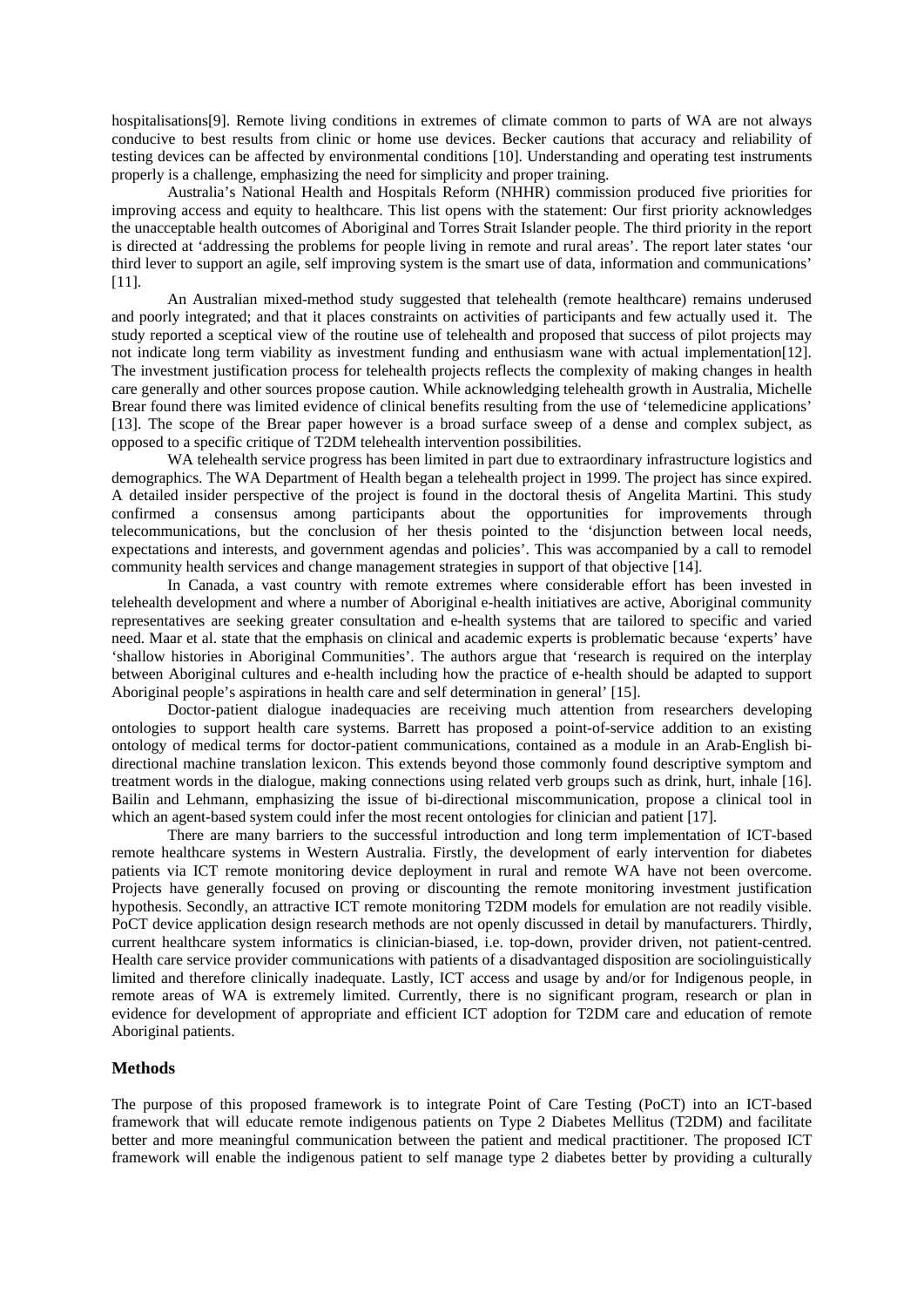appropriate interface for the patient to interact with the ICT systems and medical practitioners. The component aims within the above primary goal are:

- To develop early intervention education and e-health/telehealth applications using an ICT based framework that will help to counter the extraordinary impact of T2DM on Indigenous (Aboriginal) communities in Western Australia (WA).
- To overcome by design, the known and research-encountered barriers to ICT engagement by Aboriginal people.
- To identify, articulate and assimilate culturally-appropriate informatics, i.e. sociolinguistics, and pragmatics styled interactive human communications, within design parameters for providing better understanding and meaningful communication between the Indigenous patients and the medical practitioners.
- To develop an Australian Aboriginal English Ontology and a T2DM Ontology that will integrate into the developed framework.



### Figure 1: Proposed ICT Framework

While educational value may be inferred within some of the earlier studies, there is generally a deficit of discussion about the high value ancillary educational contribution for patients from diabetes telehealth. Therefore, we are developing a new ICT framework that provides a facility for interface refinement and language localisation for all users to comfortably use the PoCT devices.

Figure 1 is a simple illustration of the primary project ICT framework, showing the interactive links and knowledge exchange streams that over time will feed participants with care related information presented in a manner semantically compatible with education as well as physiological goals.

Evidence Based Design (EBD) methodologies will be applied to determine the environmental application priorities; accordingly the model will be engineered to suit just one type of point of care and monitoring environment. The historical analysis and ethnographic observational analyses methods will be used, intended to help identify the preferred permutation of equipment, software and operating systems, together with the human user communications protocols, that will theoretically provide the foundation as a single conceptual model. Also a combined qualitative and quantitative assessment will annotate focus group discussions and responses to a presentation of conceptual model capabilities and features, involving senior executives of three separate institutional stakeholder groups; and a voluntary participant group of adolescent (High School) Aboriginal students.

Regardless of unpredictable operational factors including PoCT location, integrated device portability or whether interventions are controlled entirely by health workers, the system is intended for eventual self-use by patients; within an unknown timeframe. Moreover, it is assumed from available evidence that the broadband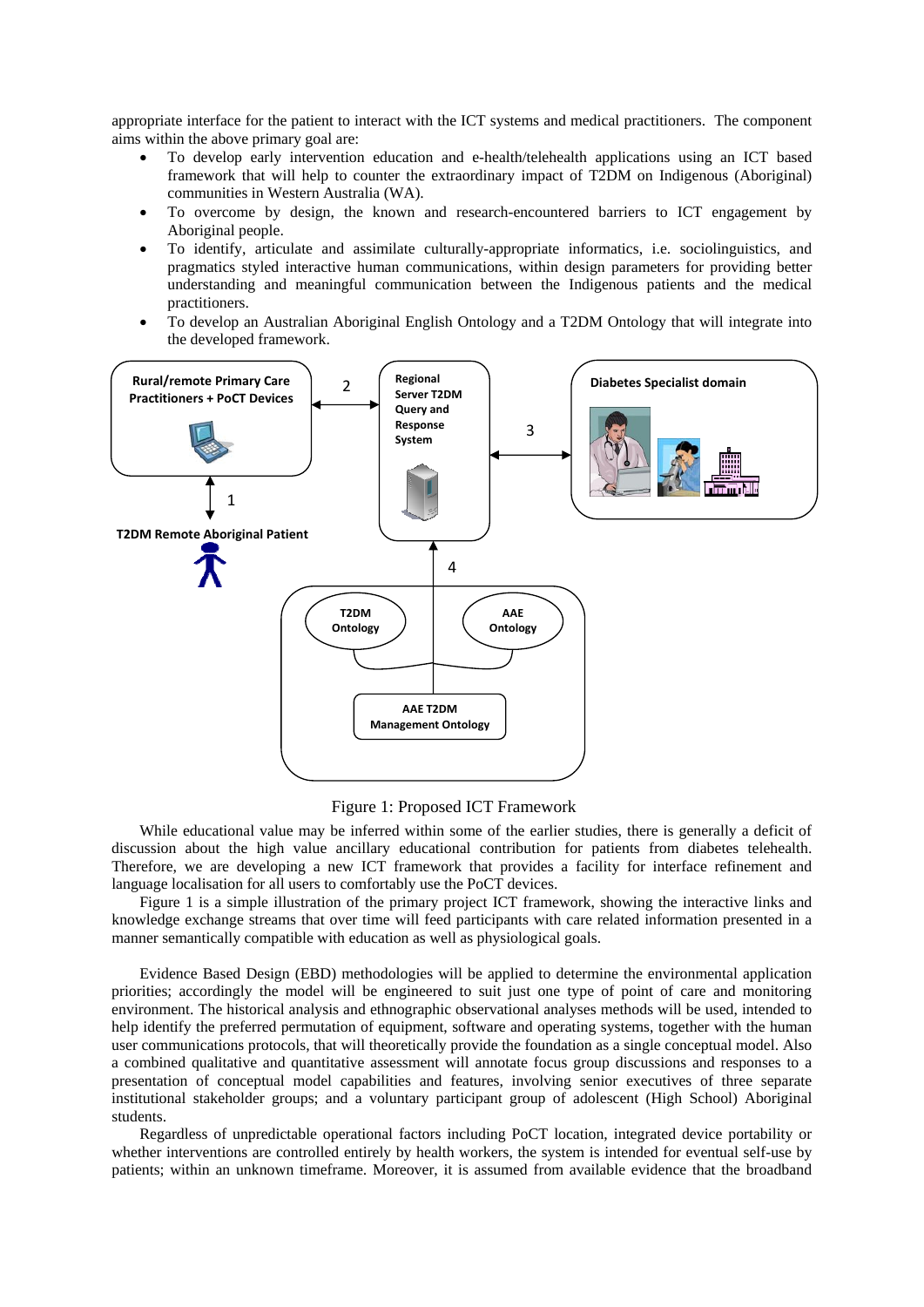infrastructure underpinning future telehealth transmission capabilities will be in place and accessible to the relevant stakeholders within the next three to five years (2012-2015).

- The significant impact of the proposed framework is as follows:
- **Education of both patients and health care professionals** to achieve ICT supported self-management and timely interventions for T2DM patients close to their local home environment**.**
- **Facilitation of more effective practitioner-patient dialogue**. Prior projects have not provided culture biased ontologies to support care protocols including ICT interface relationships.
- **Reduction of healthcare service viability vulnerabilities.** A Return on Investment (ROI) philosophy is an assumed impact of this research as the concept includes the aim of reducing the cost burden of T2DM on the state healthcare system by reducing hospitalisation and increasing patient self management.
- **Ultimate improvement in the health of and connectivity with disadvantaged Indigenous communities**. The incremental effect of localized and remote monitoring; and point of care intervention has longer term benefits beyond T2DM.
- **Applications and capability growth via enhanced content and device scalability**. It will become feasible to re-engineer for supporting chronic disease populations other than T2DM patients; and for emergency medical response requirements.
- **Potential for shared authorized ICT access to system logs for State and Federal Health productivity evaluations.** Facilitating potential gateway interface for data-feed to future patient Electronic Health Records (EHRs); faster regional and state collation and analysis of T2DM and associated morbidity data; healthcare demand forecasting; and State health care cost–benefit analysis and reporting.

The case study below illustrates the use of our proposed ontology-based ICT framework. Rather than re-invent the wheel, we will enhance existing best practise education tools and PoCT devices by presenting the information in a more meaningful way for the Aboriginal patient, taking into consideration their cultural sensibilities. However, the ontology will also provide an automated translation mechanism so that the healthcare professional can view the information that is relevant to making an expert diagnosis. The use of an ontology is crucial in providing this functionality.

### **Case Study**

Aboriginal patients who are already diagnosed with type 2 diabetes will use a touchscreen display with the assistance of a nurse at a clinic/hospital outpatient facility in remote WA. They will respond to Web-based Australian Aboriginal English (AAE) that incorporates a graphics-audio-video supported questionnaire selected from a menu by the nurse. The patients then use PoCT devices, partly assisted by the nurse to perform diagnostic tests. The PoCT data readings are uploaded, coded for correlation with the individual patient questionnaire answers, for recall by the medical practitioner and patient. The developed ontological layer helps to structure patient practitioner interactions including clinical evaluation along with device readings. Advice, anomalies and other flagged action items are returned to the nurse in clinical terminology, together with a menu. The nurse has the ability to use the menu to display screens to the patient using Australian Aboriginal English and accompanying culturally appropriate modes of communicating advice, formatted for ease of retention sharing and reuse.

We are learning that westernized assumptions about the value of speech and written text are unreliable; such limitations fail to optimize the conversational modalities available when engaging different cultures. This has been demonstrated by the Health Interactive Technology Network (HITNet). HITNet develops and deploys creative media solutions to reduce Indigenous health inequalities. Indigenous adolescents have proved particularly receptive to using new technology with the HITNet health information project in remote Queensland, interacting with multimedia via touchscreen video kiosks. The successful media concepts favour the use of 'performative' and participative content in Indigenous communities (as opposed to narrative text) because they are more attuned to listening and watching versus literacy-based media [18-19].

#### **Conclusions**

We believe that understanding and meaningful communication between the Indigenous patients and the medical practitioners will be greatly enriched by the merging and support of an Australian Aboriginal English Ontology with a T2DM Ontology integrated into the developed semantically interoperable framework. This represents a first step toward educating patients and practitioners in diabetes management in the unique circumstance of the rural and remote environment.